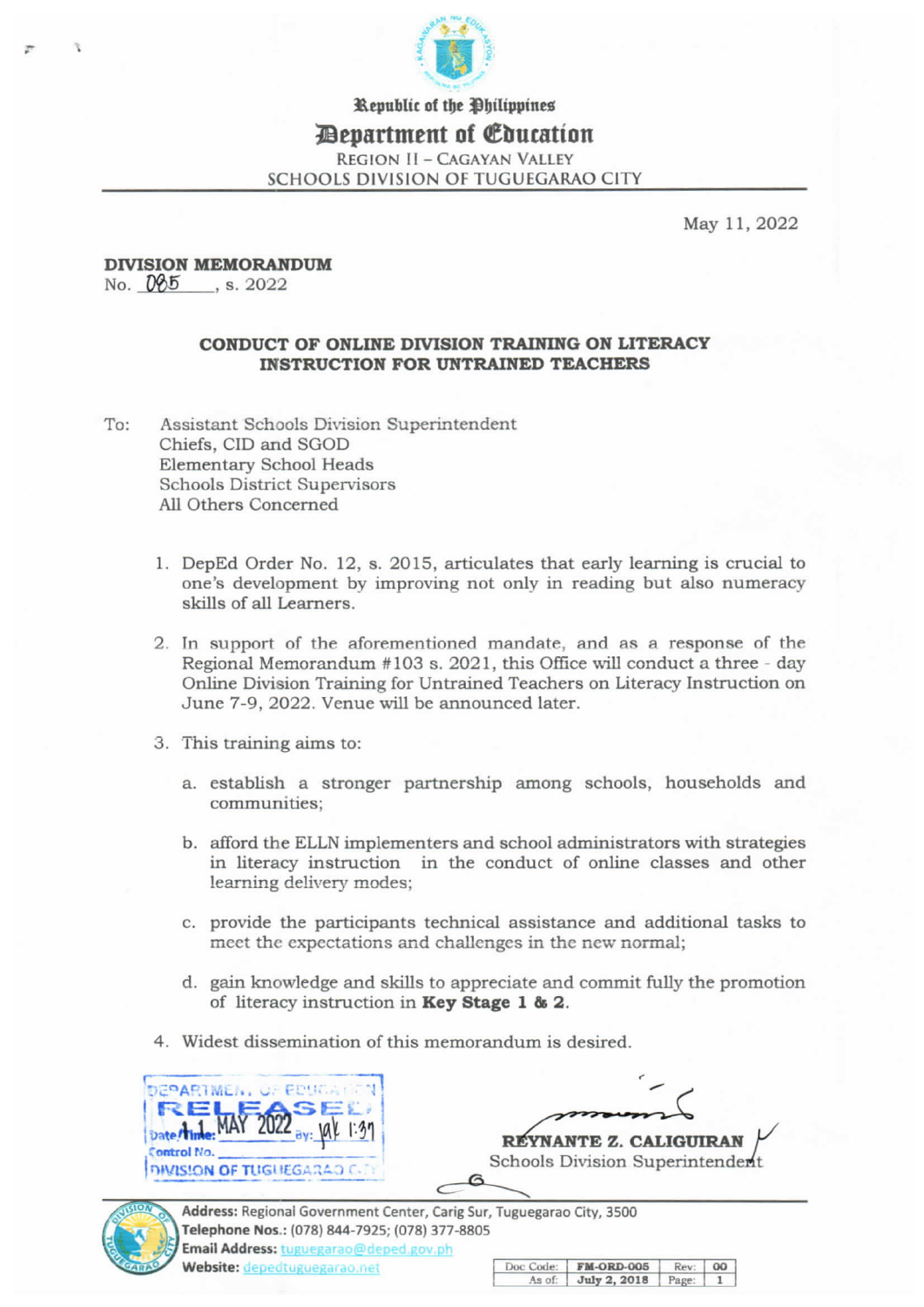Encl: As Stated Reference: None

To be indicated in the Perpetual Index Under the following subjects:

> **BELCP LEARNERS**

**PROGRAMS** 

SCHOOLS TEACHERS

cid/esc/cmp



Address: Regional Government Center, Carig Sur, Tuguegarao City, 3500 Telephone Nos.: (078) 844-7925; (078) 377-8805<br>Email Address: tuguegarao@deped.gov.ph

E

Website: depedtuguegarao.net

| Doc Code: FM-ORD-005 Rev: 00 |  |
|------------------------------|--|
| As of: July 2, 2018 Page: 2  |  |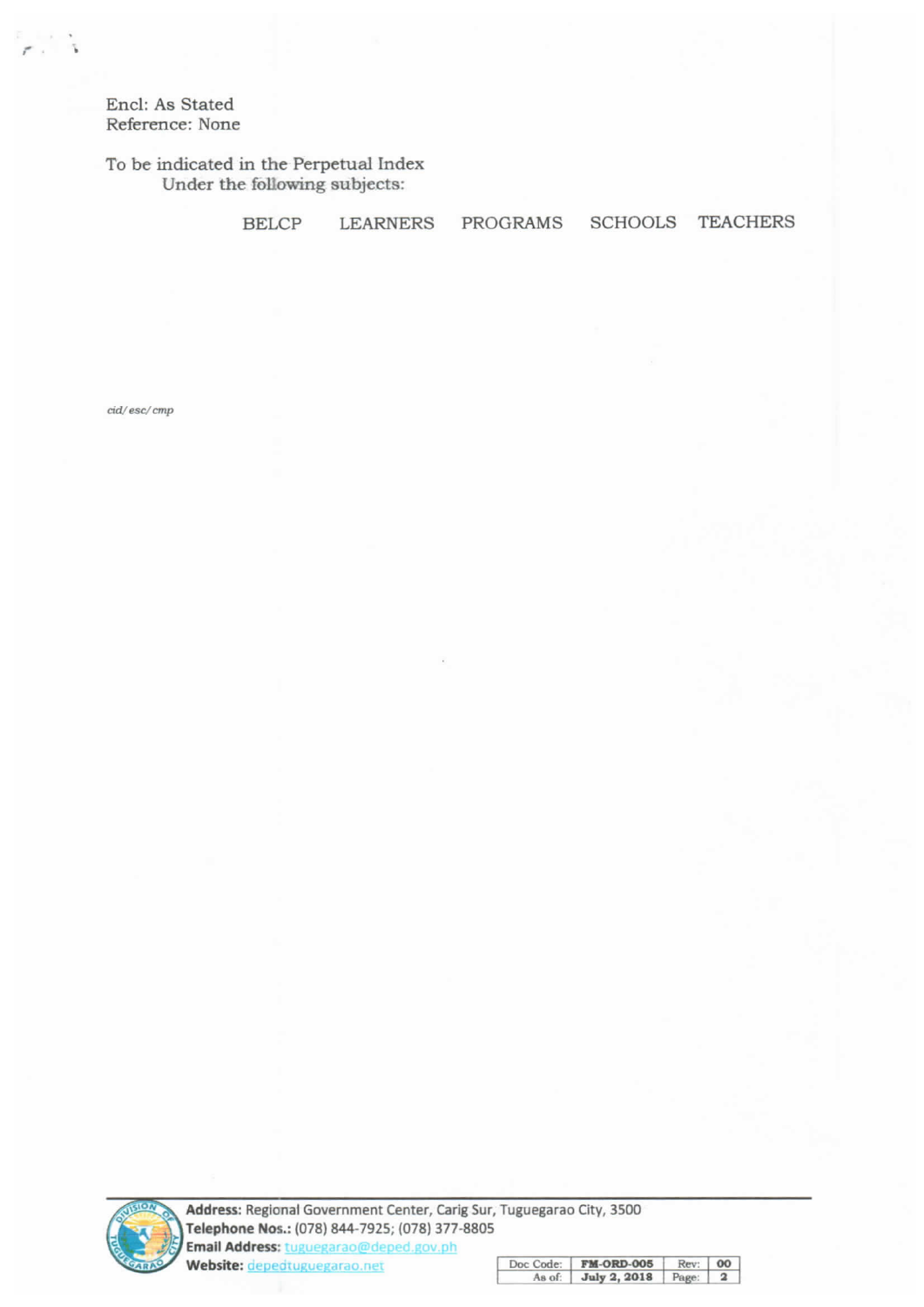| No             | <b>NAME</b>              | <b>POSITION</b>      | <b>CAREER</b> | <b>GRADE</b> | <b>SCHOOL</b>     |
|----------------|--------------------------|----------------------|---------------|--------------|-------------------|
|                |                          |                      | <b>STAGE</b>  | <b>LEVEL</b> |                   |
| $1\,$          | Gerly Andres             | Teacher 3            |               | V            | Capatan ES        |
| $\overline{2}$ | <b>Cristy Darauay</b>    | Teacher 3            |               | IV           | Capatan ES        |
| 3              | Tessie Quizzagan         | Teacher 3            |               | VI           | Capatan ES        |
| $\overline{4}$ | <b>Rey Melad</b>         | Teacher 2            |               | VI           | Capatan ES        |
| 5              | Jennifer Malana          | Teacher 3            |               | VI           | <b>Buntun ES</b>  |
| 6              | Virginia M. Balisi       | Teacher 3            |               | VI           | Annafunan IS      |
| $\overline{7}$ | Alma B. Bitanga          | Teacher 2            |               | VI           | Annafunan IS      |
| 8              | Marites C. Taguinod      | MT 1                 |               | VI           | Annafunan IS      |
| 9              | Jeynalyn M. Pascua       | Teacher 1            |               | VI           | Annafunan IS      |
| 10             | Luchi Valen S. Rodriguez | MT I                 |               | VI           | Pallua ES         |
| 11             | Cherilyn E. Cabasag      | Teacher 3            |               | VI           | Pallua ES         |
| 12             | Prexy B. Cafugauan       | MT <sub>2</sub>      |               | VI           | Larion Bajo ES    |
| 13             | Carleen F. Mariano       | Teacher 3            |               | VI           | Larion Bajo ES    |
| 14             | Charito B. Guerrero      | Teacher 3            |               | III          | Larion BajoES     |
| 15             | Gemma T. Carbonel        | Teacher 3            |               | $\rm III$    | Larion Bajo ES    |
| 16             | Eva M. Macarubbo         | Teacher 3            |               | III          | Tug. Northeast CS |
| 17             | Jocelyn B. Beran         | Teacher 3            |               | $\rm III$    | Tug. Northeast CS |
| 18             | Jocelyn A. Salcedo       | Teacher 3            |               | III          | Tug. Northeast CS |
| 19             | Martina B. Agatep        | Teacher 3            |               | III          | Tug. Northeast CS |
| 20             | Marjorie T. Tamaray      | Teacher 3            |               | VI           | Tug. Northeast CS |
| 21             | Raul B. Narag            | Teacher 2            |               | VI           | <b>Bagay ES</b>   |
| 22             | Maria P. Alindayu        | Teacher 3            |               | VI           | <b>Bagay ES</b>   |
| 23             | Oliva S. Ruma            | Teacher I            |               | V            | Carig Norte ES    |
| 24             | Bernadeth M. Basal       | Teacher 3            |               | VI           | San Gabriel ES    |
| 25             | Salvacion B. Cabalza     | Teacher 3            |               | Ш            | Atulayan ES       |
| 26             | Rosel L. Zingapan        | Teacher 3            |               | VI           | Catag. Nuevo ES   |
| 27             | Bernadeth G. Casil       | Teacher 1            |               | V            | Catag. Nuevo ES   |
| 28             | Jinnie P. Telan          | Teacher 3            |               | VI           | Annafunan IS      |
| 29             | Ma. Victoria M. Ballad   | Teacher 2            |               | VI           | Annafunan IS      |
| 31             | Florence F. Baquiran     | Teacher 3            |               | VI           | Annafunan IS      |
| 32             | Filipina P. Malana       | Teacher 3            |               | VI           | Annafunan IS      |
| 33             | Girlie C. Sacris         | Teacher 3            |               | V            | <b>Balzain ES</b> |
| 34             | Rod G. Navarro           | Teacher I            |               | V            | Pengue ES         |
| 35             | Mary Ann V. Bautista     | Teacher 3            |               | VI           | Pengue ES         |
| 36             | Larry R. Lopez           | Teacher <sub>3</sub> |               | VI           | Linao ES          |
| 37             | Juliet E. Talattag       | Teacher 3            |               | VI           | Linao ES          |
| 38             | Jane B. Turaray          | Teacher 3            |               | Ш            | Libag IS          |
| 39             | Corazon L. Mamanao       | Teacher 3            |               | VI           | Libag IS          |
| 40             | Milan M. Francisco       | Teacher 3            |               | VI           | Tug. West CS      |
| 41             | Divina B. Banauag        | Teacher 1            |               | VI           | Tug. West CS      |
| 42             | Lilia B. Turingan        | Teacher 3            |               | VI           | Tug. West CS      |
| 43             | Alvin M. Malana          | Teacher 3            |               | VI           | Tug. West CS      |
| 44             | Mary Jane T. Baccay      | Teacher 3            |               | VI           | Tug. West CS      |
| 45             | Honeylet S. Cauilan      | Teacher 3            |               | VI           | Tug. West CS      |
| 46             | Leivy L. Turo            | $MT_1$               |               | $\mbox{VI}$  | Tug. West CS      |
| 47             | Antonette D. Tappa       | Teacher 3            |               | VI           | Tug. West CS      |
| 48             | Maria Teresa P. Maramag  | Teacher 3            |               | Ш            | Catag ES          |
| 49             | Emilia J. Canapi         | Teacher 3            |               | $\rm III$    | Catag ES          |

## **ANNEX 1: Target Participants Profile**



Address: Regional Government Center, Carig Sur, Tuguegarao City, 3500<br>Telephone Nos.: (078) 844-7925; (078) 377-8805 Email Address: tuguegarao@deped.gov.ph<br>Website: depedtuguegarao.net  $\boxed{1}$ 

| Doc Code: | <b>FM-HRD-001</b> | Rev:  | 02 |
|-----------|-------------------|-------|----|
| As of:    | July 9, 2020      | Page: |    |